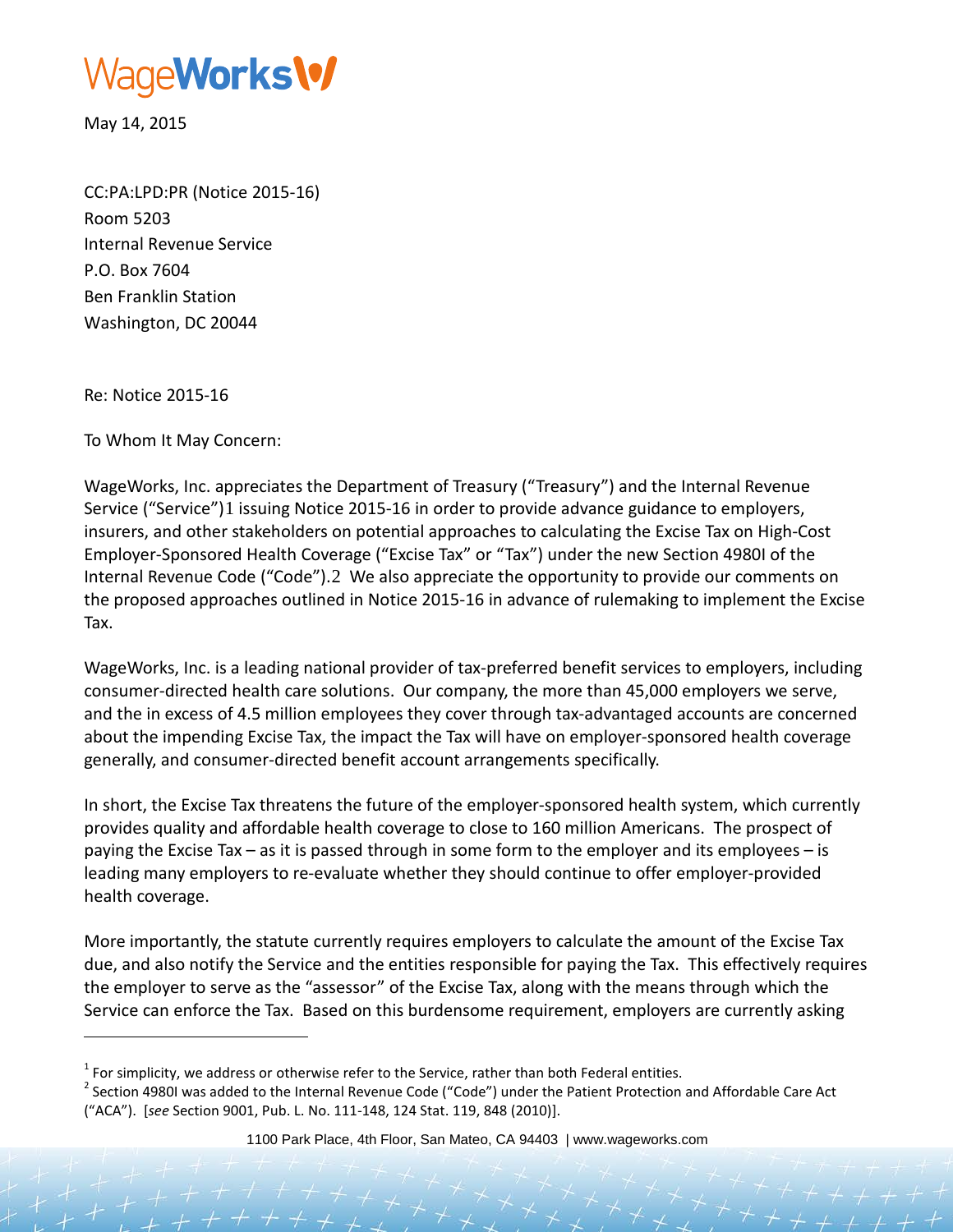Page 2 of 9 May 14, 2015

whether they should simply exit the employer-sponsored health system as an alternative to acting in this capacity.

For those employers who may decide to maintain their employer-sponsored coverage, the uncertainty of the application of the Excise Tax is likely to result in the elimination of an employee's ability to contribute to tax-advantaged accounts as a safety net against high out-of-pocket liability that exists in many employer-provided health plans. While we recognize that many of the defects of the Excise Tax are beyond the scope of the Service's implementation duties, we urge the Service to do everything within its authority to ensure that the Tax is implemented in a way that reduces administrative complexity for employers, and minimizes the impending disruption of the existing employer-based health system. In particular, we respectfully ask the Service to provide flexibility in implementing those aspects of the Excise Tax that are expected to have an adverse impact on consumer-directed benefit account arrangements, including the requirement to include in the calculation of the Tax employee contributions to a health Flexible Spending Arrangement ("Health FSA") and employee contributions to a health savings account ("HSA") made through a Code section 125 cafeteria plan.

# **The Excise Tax on High-Cost Employer-Sponsored Health Coverage and Its Impact on Employer Behavior**

### *How Is the Excise Tax Impacting Employers Currently Offering Employer-Provided Health Coverage and Those Employees Receiving Such Coverage?*

In our opinion, Congress gave the Secretary of Treasury the requisite authority to implement the Excise Tax in a manner that minimizes disruption and provides needed flexibility for employers to continue to offer health benefits to its employees.<sup>[3](#page-1-0)</sup> In the absence of building the necessary flexibility into the calculation of the Excise Tax, this new provision of the law will negatively impact a significant percentage of employer plans. For example, the industry-leading Towers Watson's annual survey found 48 percent of employers' plan offerings are projected to exceed the Excise Tax's dollar thresholds in 2018, and 82 percent could trigger the Tax within the next five years. $4\,$  $4\,$  More conservative estimates suggest more than a third of large employers will trigger the Excise Tax in 2018, and close to 60 percent of these employers will exceed the Excise Tax's dollar thresholds by 2022.<sup>[5](#page-1-2)</sup>

<span id="page-1-1"></span><span id="page-1-0"></span><sup>&</sup>lt;sup>3</sup> See Code section 4980I(g).<br><sup>4</sup> TowersWatson, *2014 Health Care Changes Ahead Survey* (Sept. 2014).. More recent estimates have found that the majority of employer plans will immediately exceed the statutory thresholds in 2018. *See, e.g.*, Segal Consulting, *Practical Research for Multiemployer Plans* (Winter 2014).<br><sup>5</sup> American Health Policy Institute, *The Impact the Health Care Excise Tax on U.S. Employees and Employers* (November

<span id="page-1-2"></span><sup>2014);</sup> *see also*, Mercer, *National Survey of Employer-Sponsored Health Plans* (November 2014).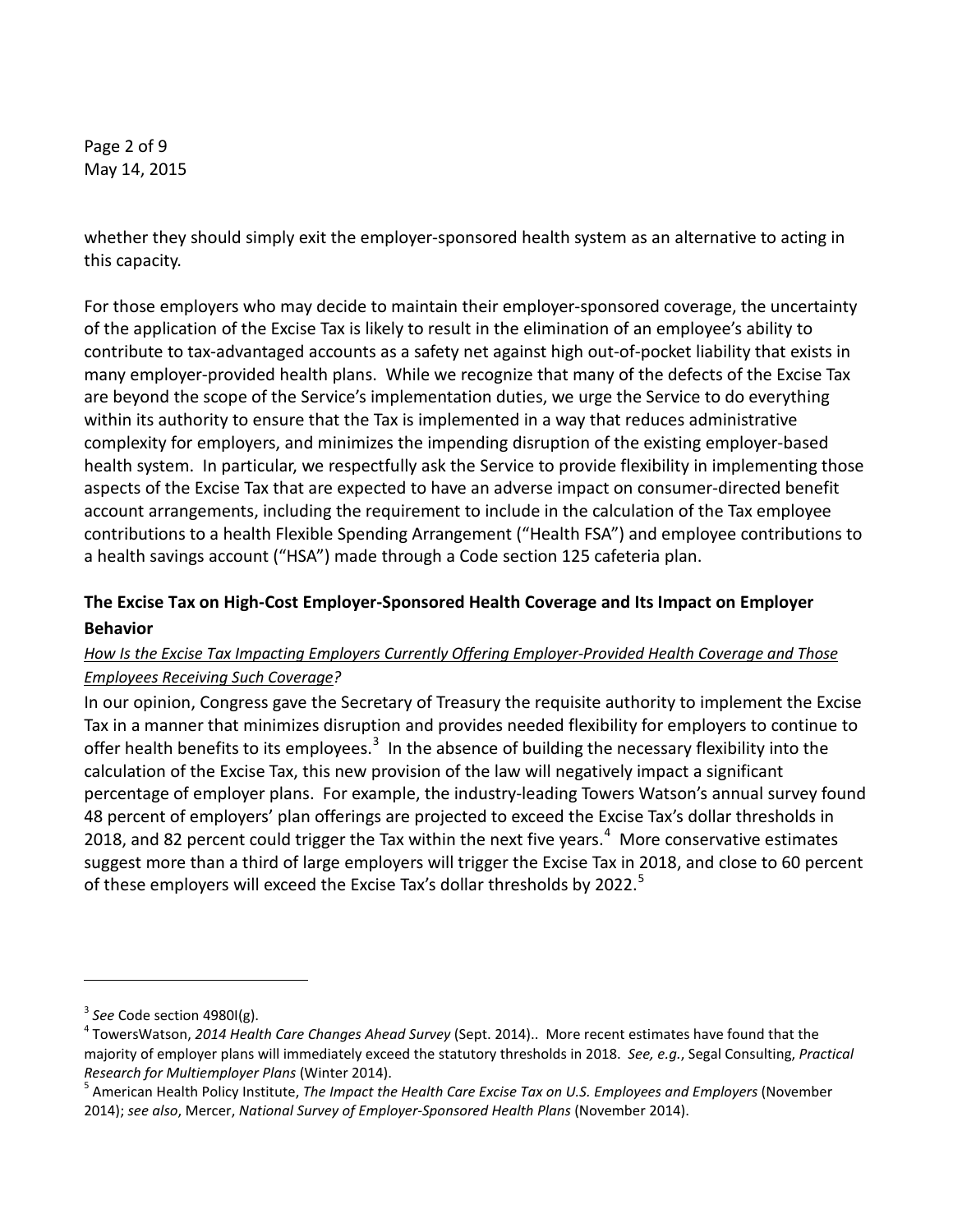Page 3 of 9 May 14, 2015

j

Leading surveys also indicate that the median cost of health insurance is already approaching – or exceeding – the dollar thresholds set forth in statute. According to the most recent estimates, the average cost of medical and pharmacy coverage for a single employee exceeds \$11,000.<sup>[6](#page-2-0)</sup> As a result, these surveys are finding the majority of employer plans will be subject to the Excise Tax within the first few years of its effective date. Far more than Congress anticipated or intended during 2009/2010 health care reform debate and the negotiations leading to the enactment of the Patient Protection and Affordable Care Act ("ACA").<sup>[7](#page-2-1)</sup>

It is important to point out that in 2009, a political decision was made that the Excise Tax should not fall directly on an employee, but rather, the "incidence of tax" should be imposed on (1) the insurance carrier, (2) the administrator of any self-funded benefits, and (3) the employer (in the case of, among other things, employer HSA contributions and employee HSA contributions made through a Code section 125 plan). Virtually every economist – including the Congressional Budget Office ("CBO") and the Joint Committee on Taxation – will explain excise taxes imposed on a particular entity will ultimately be passed through to the consumer.<sup>[8](#page-2-2)</sup> In the case of the Excise Tax, the consumer who will receive the pass-through of the Tax is both the employer offering health coverage, along with the employee actually receiving the health insurance coverage. Thus, in reality, the employer and employee will *indirectly* pay the Excise Tax.

Because the Excise Tax is regressive in nature – and because the Tax will be passed through as described above – employees with lower incomes would actually be hit with a tax penalty as compared to higher-income employees who would still maintain some sort of tax benefit. To illustrate, a highly compensated executive whose marginal tax rate is above 40 percent still receives a tax subsidy on each dollar of coverage exceeding the Excise Tax's thresholds, whereas lower-paid employees with lower tax rates are assessed a tax penalty on each dollar of coverage.<sup>[9](#page-2-3)</sup> This essentially occurs as the Excise Tax is

<span id="page-2-0"></span><sup>6</sup> Alegeus Technologies, *Understanding the Consumer Directed Healthcare Movement* (2015), http://www.alegeus.com/alegeus-insights/infographics/understanding-the-consumer-directed-healthcare-

movement?utm\_source=MCOL&utm\_medium=email&utm\_content=infographic&utm\_campaign=media.

<span id="page-2-1"></span> $'$  During Senate debate, a lead proponent of the provision, Sen. Kent Conrad, explained, "There are very few people in the country who have plans of that [threshold] value today, and there will be very few who will have plans of that value in 2013." [Statement of Senator Kent Conrad, 155 Cong. Rec. S11854 (Nov. 20, 2009)].<br><sup>8</sup> See The Congressional Budget Office and Joint Committee on Taxation, *Analysis of Health Insurance Premiums Under the* 

<span id="page-2-2"></span>*Patient Protection and Affordable Care Act*, November 30, 2009, pages 15-16 at

<span id="page-2-3"></span>[http://www.cbo.gov/ftpdocs/107xx/doc10781/11-30-Premiums.pdf.](http://www.cbo.gov/ftpdocs/107xx/doc10781/11-30-Premiums.pdf)<br><sup>[9](http://www.cbo.gov/ftpdocs/107xx/doc10781/11-30-Premiums.pdf)</sup> CHRISTOPHER J. CONOVER, AMERICAN HEALTH ECONOMY ILLUSTRATED 54 (2012) ("Consider a low wage worker earning \$16,000 and a management worker earning \$100,000 whose employer provides a health plan that would qualify it for the 40% tax.... the high income worker in this example who is in a \$12,000 employer plan for single coverage still is going to get the 51% discount coupon for every penny of those premiums. The excise tax merely requires that worker to essentially give back 40% of the \$1,800 difference between the cost of the plan and the \$10,200 threshold. Put a different way, the excise tax simply reduces the subsidy from 51% to only 11%. This individual still will be receiving a \$198 subsidy for what the government has declared is a gold-plated health benefits plan! But now consider the low wage worker. That worker still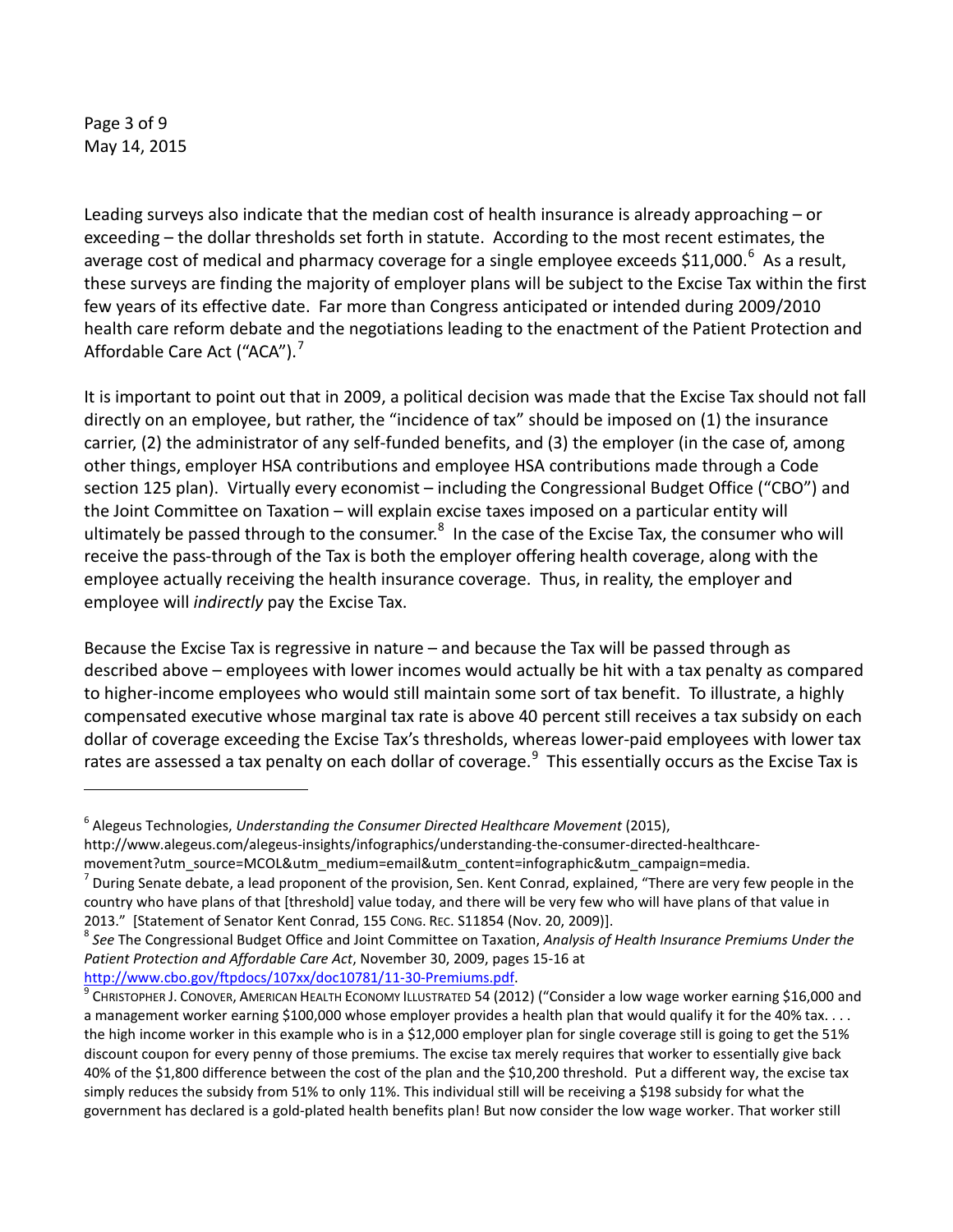Page 4 of 9 May 14, 2015

j

passed through to the employee, thus producing a perverse result where the tax benefit afforded under Code Section 106 all but disappears for a lower-paid employee, while a higher-paid employee still maintains some sort of tax benefit (albeit significantly smaller than the original tax benefit otherwise received). A result Congress surely did not intend.

Based on this, even in advance of January 1, 2018, public- and private-sector employers – along with unions with collectively bargained health and welfare plans – are being forced to take action to avoid paying the Excise Tax, along with taking steps to shield their employee participants from paying the Tax. This is adversely affecting low- and middle-income workers and forcing employers and unions to shift more cost onto their employees/members. In some cases, employers are considering eliminating taxadvantaged accounts that actually help consumers with higher out-of-pocket liability and foster better health care consumerism. Another result Congress never intended.

#### *How Is the Requirement to Calculate and Administer the Excise Tax Impacting the Employer-Sponsored Health System?*

Although Notice 2015-16 does not address procedural issues relating to the calculation and assessment of the Excise Tax, we wanted to briefly highlight the administrative burdens that will be placed on employers in advance of forthcoming guidance addressing these matters. As discussed, in the case of the Excise Tax, the "incidence of tax" falls on (1) the insurance carrier, (2) the administrator of any selffunded benefits, and (3) the employer in certain cases. To ensure a tax structured in this manner could be determined and actually paid to the IRS, a policy decision was made to require the employer – and not the Service – to (1) calculate the amount of the Tax owed, and then (2) notify the Service and those entities technically required to pay the Tax. This effectively means the employer will serve as the "assessor" of the Tax, along with the means through which the Service can enforce the Tax.

Specifically, the employer is required to determine whether the aggregate amount of health coverage exceeds the Excise Tax's dollar thresholds for *each* employee. In other words, the employer will be required to determine – on an employee-by-employee basis – (1) the different types of health coverage for a particular employee, (2) the aggregate cost of that coverage, and (3) the amount, if any, that exceeds the Excise Tax's dollar thresholds.

would get their 15.3% discount via the tax exclusion on the entire \$12,000 premium, but would have to pay the identical 40% penalty on the \$1,800 in "excess" premiums above the threshold. Whereas the high-paid worker simply will have the size of their discount coupon reduced by about 80% (from 51% to only 11%), the low wage worker will see his or her discount coupon converted into an actual 25% penalty. In short, the Cadillac tax will repeatedly create the following bizarre situation across employers with gold-plated health plans: two workers receive identical health benefits, yet in one case, the higher-paid worker will get a 10% subsidy from Uncle Sam while another lower-paid worker will pay a penalty of 25%.").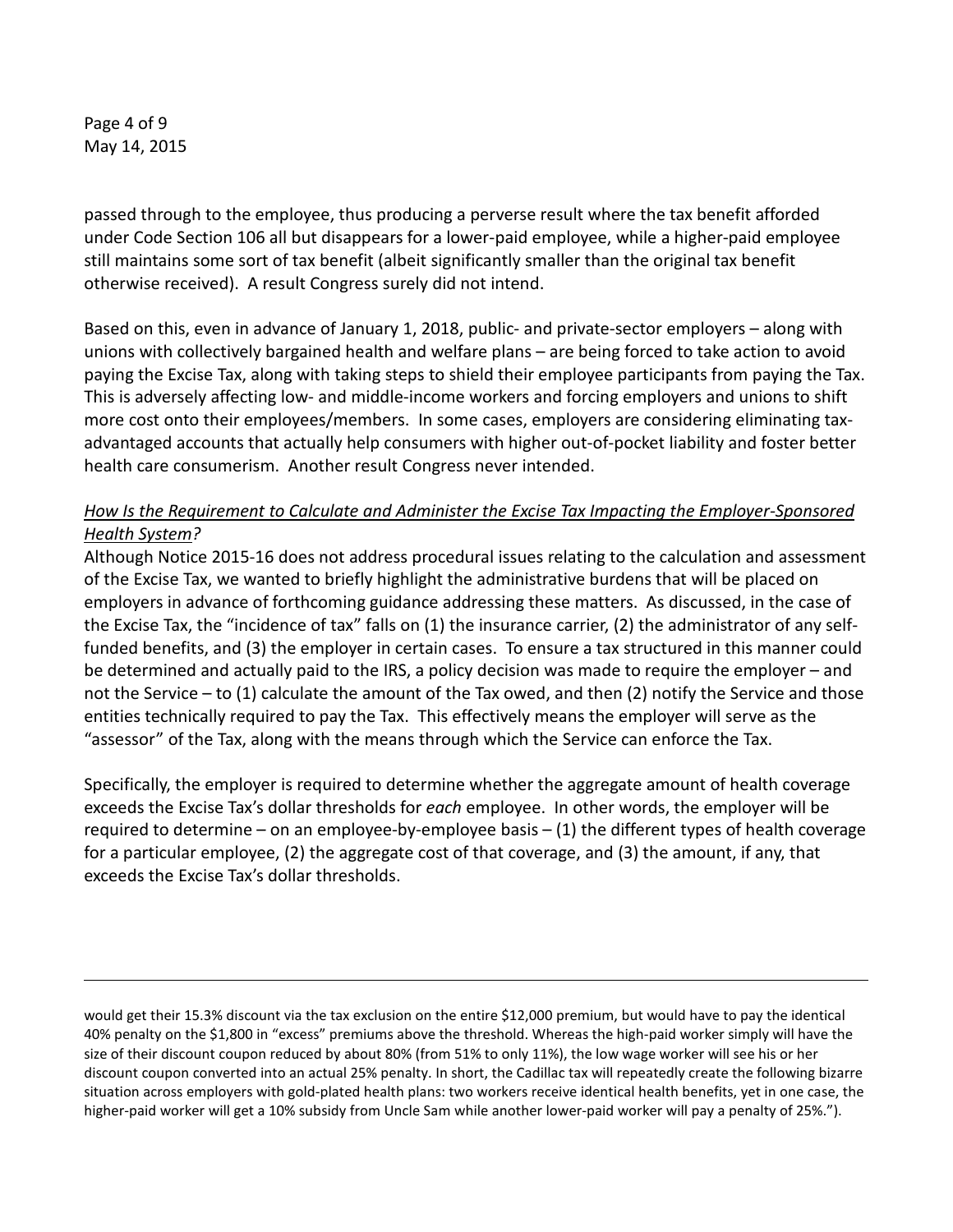Page 5 of 9 May 14, 2015

j

It is important to point that each employee is unique – with, for example, his or her own self-only or family major medical plan, and different employee contribution amounts to various account-based plans – where some employees may have health coverage that exceeds the dollar thresholds, and other employees with health coverage under the dollar thresholds. Requiring an employer to engage in this employee-by-employee examination will be extremely time-consuming. This requirement will also place a significant burden on employers (1) trying to offer quality health coverage and (2) seeking to provide flexibility for employees by allowing them to choose certain types of health coverage that best fits their needs and preferences.

Then, to add to the administrative burdens associated with calculating the Excise Tax on an employeeby-employee basis, the statute requires the employer to effectively send a "Tax Bill" to, for example, an insurance carrier and/or the administrator of self-funded benefits, and even the employer itself in certain cases. The Service must also be notified of the Tax Bill sent to each of these entities, specifying the amount of the Excise Tax payable by each entity. WageWorks has been informed by our employer partners that these looming burdens associated with calculating and administrating the Excise Tax could lead them to simply exit the employer-sponsored health system as an alternative to attempting to comply in the first place, or at the very least, eliminate any benefits other than "minimum essential coverage" so as to eliminate the possibility of triggering the Excise Tax. Again, a result that Congress never intended.

### **The Excise Tax on High-Cost Employer-Sponsored Health Coverage and Its Impact on Consumer-Driven Health Care**

Put simply, the Excise Tax will have a chilling effect on consumer-directed benefit account arrangements solely based on how employers are required to calculate the Tax. Specifically, in addition to the premium costs of an ACA-compliant major medical plan and certain other types of health coverage, employer contributions made to a Health Reimbursement Arrangement ("HRA") – and *both* employee and employer contributions made to a Health FSA – are counted for purposes of the Tax.<sup>[10](#page-4-0)</sup> While employee contributions to an HSA made directly to a custodian on an after-tax basis are excluded from the Excise Tax, employee contributions to an HSA made through a Code Section 125 cafeteria plan are *included* in the calculation of the Tax, in addition to employer HSA contributions.<sup>[11](#page-4-1)</sup>

<span id="page-4-1"></span><span id="page-4-0"></span>

<sup>&</sup>lt;sup>10</sup> Code Section 4980I(d)(1)(A), (d)(2)(B); see also, Notice 2015-16, Section IV, A.2.(4).<br><sup>11</sup> Code Section 4980I(d)(2)(C). Employer contributions to an Archer medical savings account ("MSA") are also counted towards meeting the single and family coverage thresholds.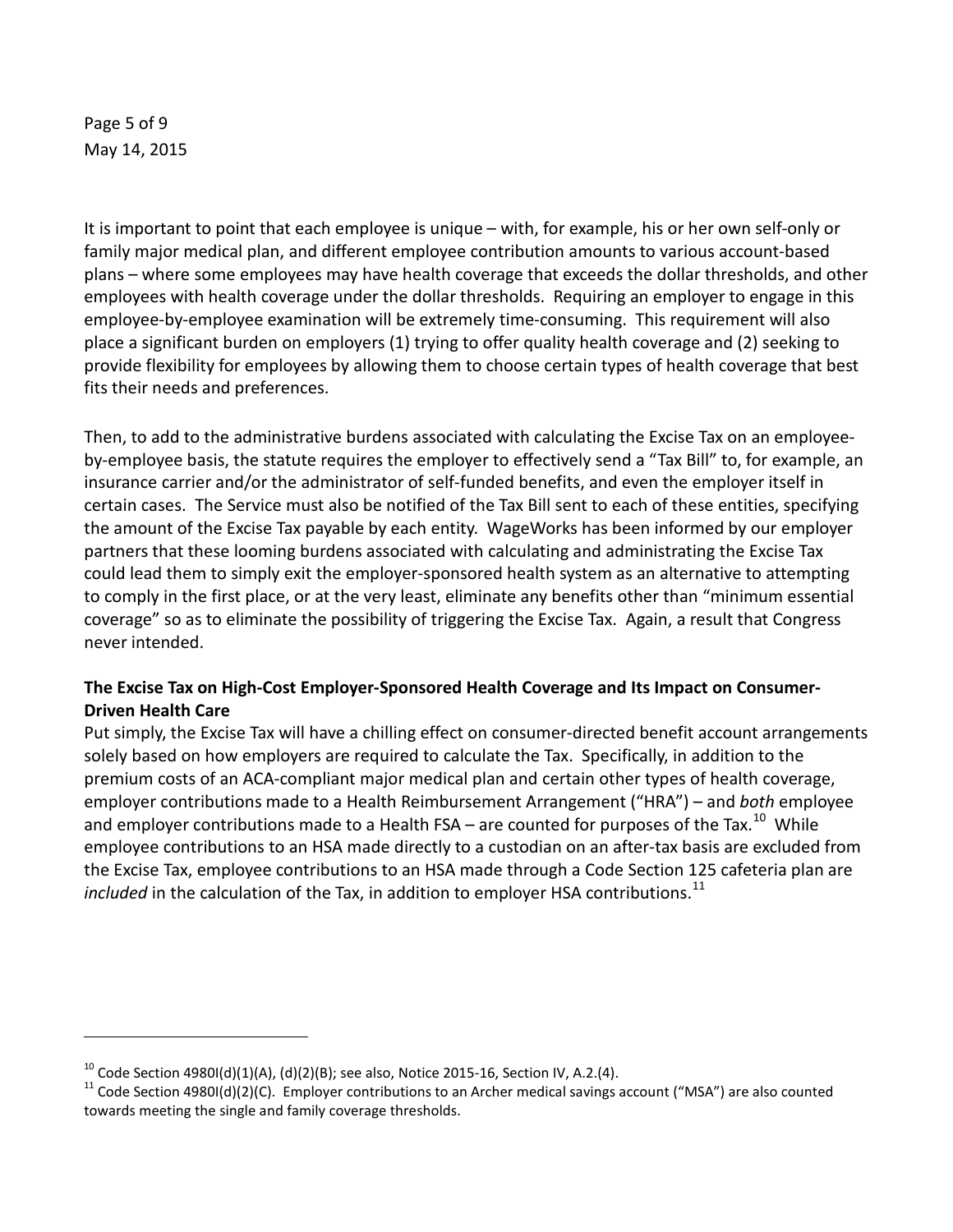Page 6 of 9 May 14, 2015

In cases where employers offer these account-based plans, these employers may take steps to avoid paying the Excise Tax and simply eliminate the consumer-directed benefit account options (e.g., HSAs and Health FSAs) made available to employees. Specifically, an employer may choose not to make a Health FSA available to employees, thereby eliminating the requirement to count employee and employer Health FSA contributions when calculating the Excise Tax. Similarly, employers may opt against allowing their employees to make HSA contributions through a Code Section 125 plan, and also discontinue making employer HSA contributions on behalf of employees. In fact, these changes in employer behavior were predicted by the Congressional Budget Office in its analyses of the Excise Tax.<sup>[12](#page-5-0)</sup> However, it does not appear Congress ever intended this adverse impact on Consumer-Driven Health Care arrangements.

To avoid this negative result, we believe the Service has the authority to, at a minimum, provide an exception for employee Health FSA contributions and employee contributions to an HSA made through a Code Section 125 cafeteria plan, and to treat these employee contributions as something other than "applicable employer-sponsored coverage." We recognize developing such an exception may be viewed as a departure from how the Service has historically treated these employee contributions (i.e., salary reduction contributions) for tax purposes under a Code Section 125 plan. For example, the Service has long held the position that employee salary reduction contributions made under a Code Section 125 plan – which may include employee salary reduction contributions to a Health FSA or an HSA – are to be treated as "employer contributions."<sup>13</sup> This legal fiction was created so these employee contributions may be shielded from income and FICA taxes just like employer contributions for premiums for an "accident and health plan" (e.g., an ACA-compliant major medical plan) are not taxed.

We also recognize when Congress was developing the Excise Tax, the baseline on which the drafters operated was any "contributions" for health coverage excluded from income under Code Section 106 *must* be counted toward the calculation of the Excise Tax. On account of this – and because of the Service's long-held position that employee Health FSA contributions and employee HSA contributions made through a Code section 125 plan are to be treated as "employer contributions" – a decision was made to count these employee contributions toward the Tax. However, we believe it is reasonable to interpret the statute in such a way where these employee contributions are not considered "applicable employer-sponsored coverage," and therefore, not included in the calculation of the Excise Tax.

<span id="page-5-0"></span><sup>12</sup> Jenny Gold, *'Cadillac' Insurance Plans Explained*, KAISER HEALTH NEWS, Jan. 15, 2010, *available at* http://kaiserhealthnews.org/news/cadillac-health-explainer-npr/.<br><sup>13</sup> Prop. Treas. Reg. Section 1.125-1(r)(2).

<span id="page-5-1"></span>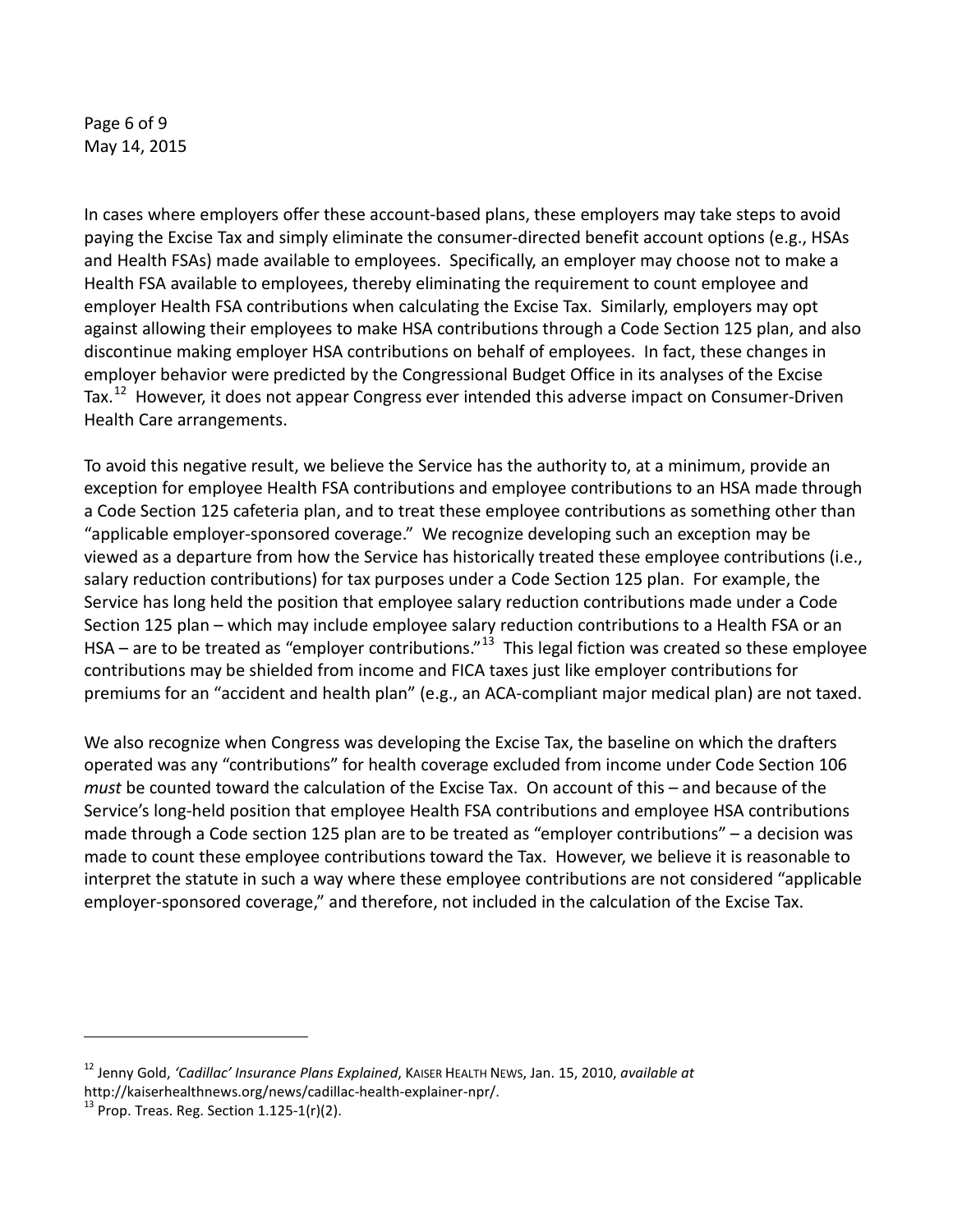Page 7 of 9 May 14, 2015

# **Employee Contributions to an HSA Made Through a Code Section 125 Cafeteria Plan May Reasonably Be Excluded From the Calculation of the Excise Tax**

The term "applicable employer-sponsored coverage" means, "coverage under any *group health plan* made available to [an] employee by an employer which is excludable from the employee's gross income under [Code] Section 106."<sup>14</sup> It is well-accepted that an HSA is *not* a "group health plan." For example, formal guidance relating to HSAs issued to date has never indicated an HSA would be considered a "group health plan."<sup>15</sup> In addition, the preamble of Interim Final Regulations implementing the ACA's annual limit restriction provision specifically states "HSAs generally are not considered group health plans because the amounts available under the plans are available for both medical and non-medical expenses."[16](#page-6-2) As a result, because an HSA is not considered a "group health plan," an HSA should *not* be considered "applicable employer-sponsored coverage" for purposes of the Excise Tax.

In addition, although employee contributions may be made to an HSA through a Code Section 125 cafeteria plan, the Service has never indicated a Code Section 125 cafeteria plan itself is a "group health plan." Therefore, it is reasonable to conclude a Code Section 125 plan – which is not considered a "group health plan" – would similarly not be considered "applicable employer-sponsored coverage" for purposes of the Excise Tax. This would especially be true in cases where the Code Section 125 plan is simply facilitating contributions to an arrangement that itself is not a "group health plan" (e.g., an HSA). As a result, we believe the Service has the authority to interpret the term "applicable employersponsored coverage" as not including employee contributions to an HSA made through a Code Section 125 plan, thus permitting this arrangement to fall outside of the purview of the Excise Tax.

However, we recognize the Service may be constrained by how the statute requires the "cost" of "applicable employer-sponsored coverage" to be determined. For example, in the case of HSAs, the "cost of such coverage" is required to equal the "employer contributions" shielded from tax under Code Section 106(d).[17](#page-6-3) Notwithstanding this rule – and notwithstanding the Service's long-held position that employee salary reduction contributions under a Code section 125 plan are to be considered "employer contributions" (which would include employee HSA contributions made through the 125 plan) – we believe that the Service can reasonably exclude employee contributions to an HSA made through a Code Section 125 plan from this "cost of coverage" determination because, as stated above, neither the HSA nor the Code Section 125 plan are "group health plans," and thus, not "applicable employer-sponsored coverage" for purposes of the Excise Tax.

<span id="page-6-1"></span><span id="page-6-0"></span><sup>&</sup>lt;sup>14</sup> Code section 4980I(d)(1)(A).<br><sup>15</sup> *See, e.g.*, Notice 2004-2 and Notice 2004-50.<br><sup>16</sup> 75 Fed. Reg. 37188, 37190 (June 28, 2010).<br><sup>17</sup> Code section 4980I(d)(2)(C).

<span id="page-6-2"></span>

<span id="page-6-3"></span>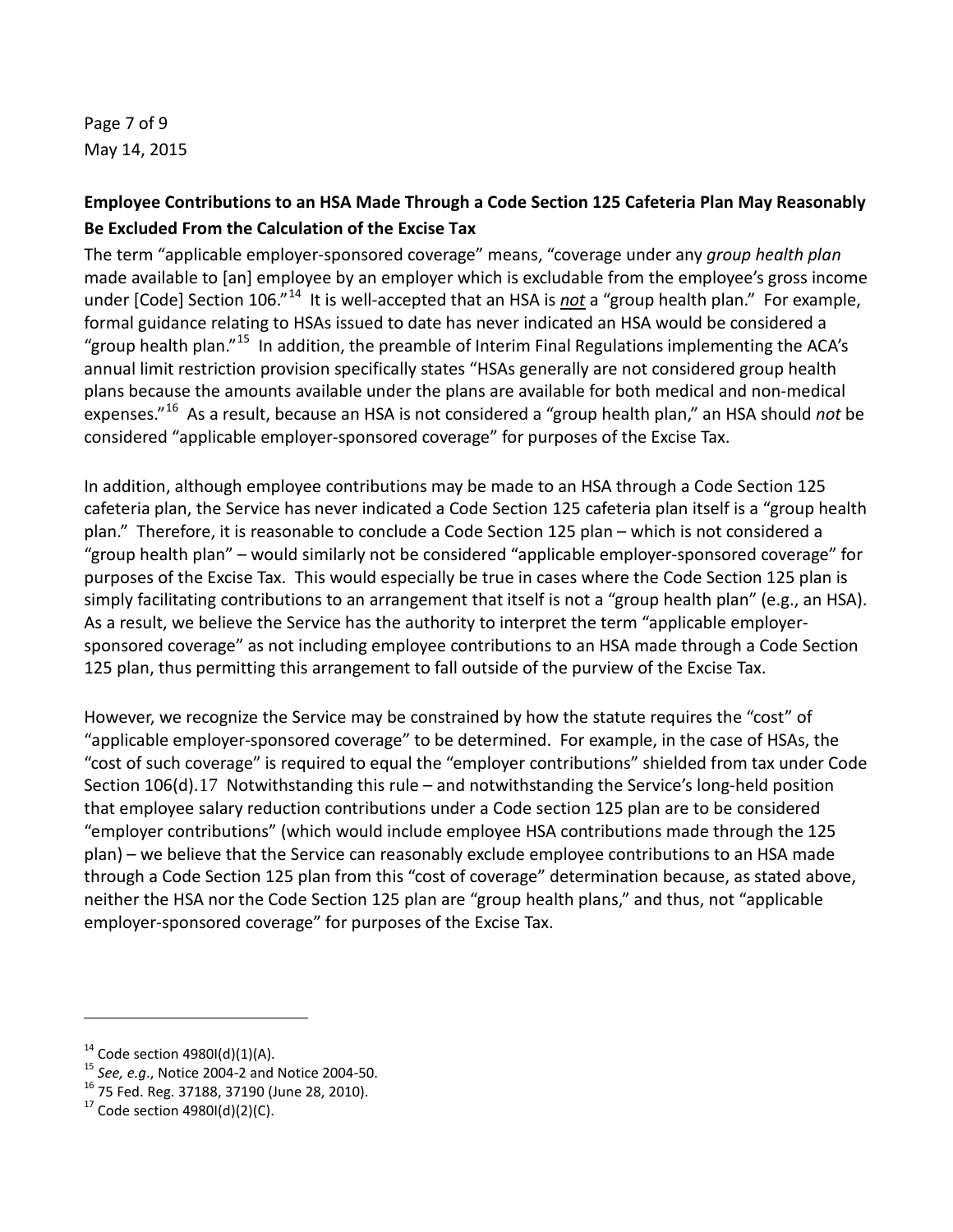Page 8 of 9 May 14, 2015

Actual contributions coming directly from the employer, however, may be distinguished from employee HSA contributions made through a Code Section 125 plan. Therefore, these "employer contributions" may still be included in the "cost" of "applicable employer-sponsored coverage." This thereby allows the Service to fulfill its duties in implementing the statute as written. The Service made a similar distinction when implementing the "minimum value" rules. In this case, the Service explicitly provided employer contributions for the current year to an HSA *may* be counted toward satisfying the "minimum value" test, while it does not appear that employee HSA contributions made through a Code Section 125 plan are to be counted for these purposes. $^{18}$  $^{18}$  $^{18}$ 

# **Employee Contributions to a Health FSA May Reasonably Be Excluded From the Calculation of the Excise Tax**

Similar logic may be applied to develop an exception for employee contributions to a Health FSA. Specifically, a Health FSA (as defined under Code Section 106(c)(2)) is an "excepted benefit," and thus generally not treated as a "group health plan."<sup>[19](#page-7-1)</sup> Therefore, if a Health FSA (as defined under Code Section 106(c)(2)) is generally not considered a "group health plan," this type of Health FSA should *not* be considered "applicable employer-sponsored coverage" for purposes of the Excise Tax. As a result, we believe it is reasonable for the Service to interpret the term "applicable employer-sponsored coverage" as not including employee contributions to a Health FSA (as defined under Code Section 106(c)(2)), thus permitting this arrangement to fall outside of the purview of the Excise Tax.

However, the manner in which the statute requires the "cost" of "applicable employer-sponsored coverage" to be determined specifically references "salary reduction contributions" to a Health FSA (defined under Code Section 106(c)(2)), which in reality are employee contributions made to the Health FSA.<sup>20</sup> Notwithstanding this requirement, we believe it is still reasonable to conclude employee contributions made to a Health FSA (defined under Code Section 106(c)(2)) – which should not be considered "applicable employer-sponsored coverage" in the first place – should not be counted toward the "cost of coverage" for purposes of the Excise Tax. Employer Health FSA contributions, on the other hand, may be distinguished from employee Health FSA contributions, and therefore, included in the "cost" of "applicable employer-sponsored coverage," thereby allowing the Service to fulfill its duties of implementing the statute as written.

<span id="page-7-1"></span><span id="page-7-0"></span><sup>&</sup>lt;sup>18</sup> Prop. Treas. Reg. section 1.36B-6(c)(3); *see also*, 45 C.F.R. section 156.135(c).<br><sup>19</sup> Treas. Reg. section 54.9831-1(c)(3)(v).<br><sup>20</sup> Code section 4980I(d)(2)(B)(i).

<span id="page-7-2"></span>